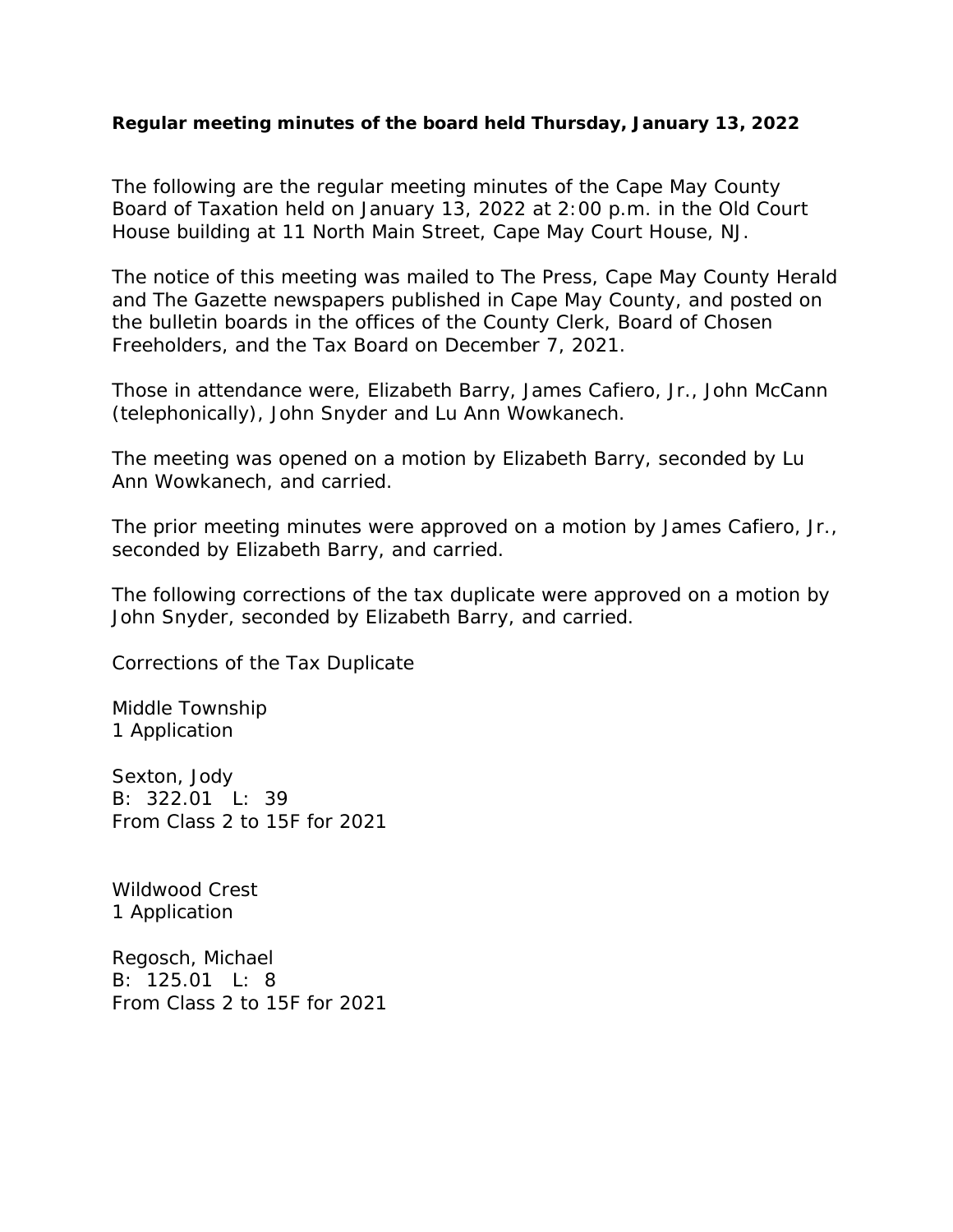Ms. Rosell discussed the three form letters that will be used intradepartmentally regarding Daniel's Law. Ms. Rosell described the countywide processes and protocols that must be followed in order for any requestor within the "protected group" to make a formal request for redaction. Likewise, there is a form letter to "opt-out" of the program, as well as an authorization release form, which grants specific entities (i.e. title companies, financial institutions, etc) momentary access to the redacted information, but only with the protected party's authorization. These record redactions will be flagged in the MODIV record. A master list will be maintained by the tax board office and shared weekly with all assessing offices and the Division of Taxation.

The board briefly discussed the change in the 2022 board meeting schedule to reflect the second Thursday of each month and potential tax appeal hearing dates.

The monthly sales ratio report was distributed and discussed. The sale count, average ratio and aggregate ratio were reviewed. Two municipalities were not reported due to either a lack of monthly sales or delayed SR1A processing.

There being no further business, the meeting was adjourned on a motion by John Snyder, seconded by James Cafiero, and carried.

The next regularly scheduled meeting will be Thursday, February 10, 2022.

THE CAPE MAY COUNTY BOARD OF TAXATION

 $S/S$ John A. McCann, President

 $S/S$ Elizabeth Barry, Vice President

 $S/S$ James Cafiero Jr., Commissioner

 $S/S$ John Snyder, Commissioner